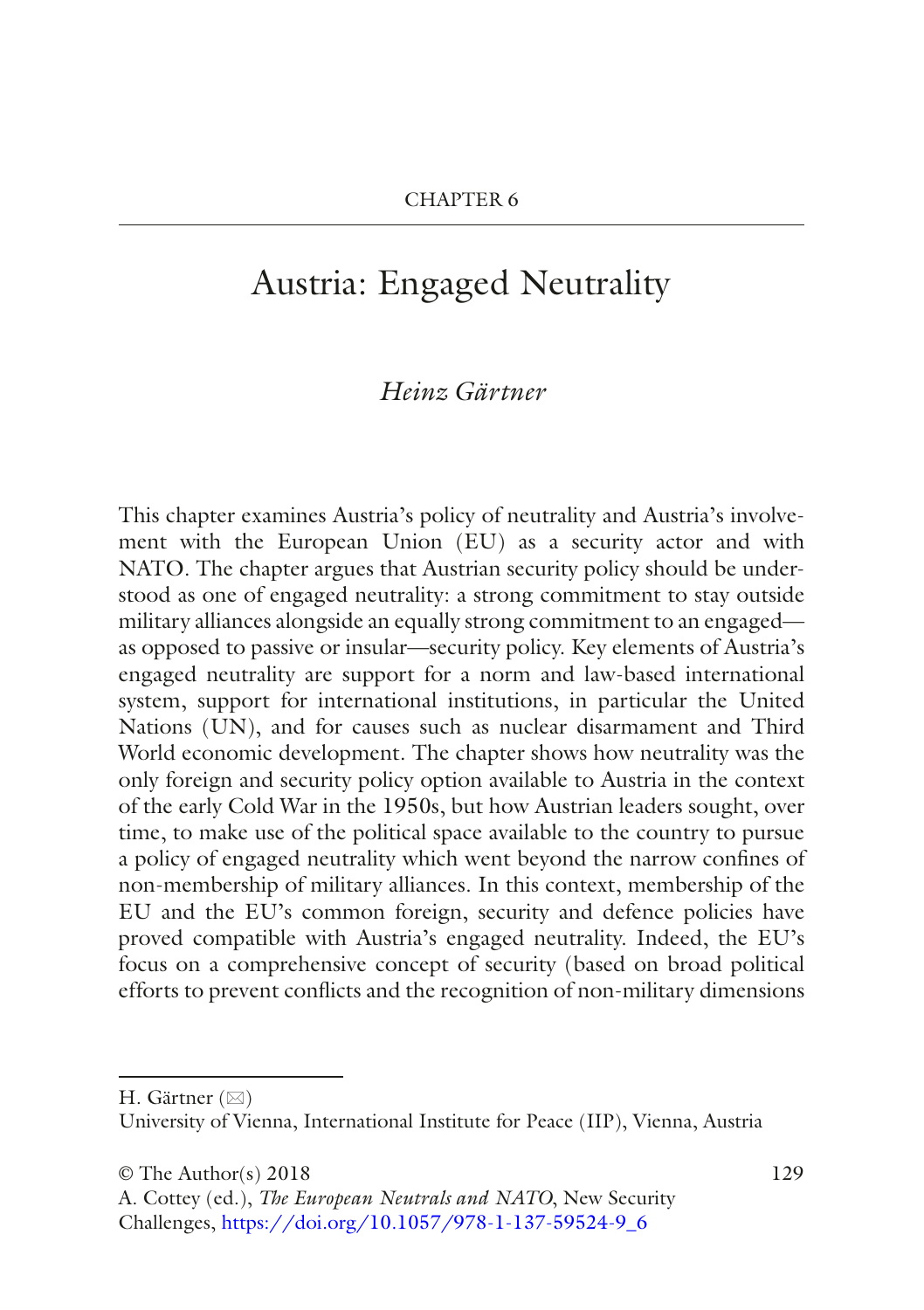of security) and on crisis management and peace operations (as opposed to more traditional collective defence) reflect central priorities of Austrian foreign and security policy. Austria has also been an active contributor to EU security policy activities, in particular the EU's crisis management and peacekeeping operations in the Balkans. To the extent that NATO too has adopted a comprehensive concept of security and taken on tasks of crisis management and peacekeeping, Austria has also sought to work with NATO through the Alliance's Partnership for Peace (PfP) and contributing to NATO peacekeeping operations (again, in particular in the Balkans). If NATO refocuses on its role as a collective defence alliance and emphasises policies of re-armament and nuclear deterrence, however, Austria's partnership with NATO is likely to decline.

### Historical Background

After the Second World War, Austria was, like Germany, divided into the occupation zones of the four victorious powers. In the eastern part that was occupied by Soviet troops, political and social structures began to develop differently. The Soviet Union claimed that it would prefer to keep Austria's national unity. The Communist Party only got 5 per cent in the elections in 1945 and was largely ignored by the Soviet Union. Still there was the danger that Austria would remain divided as an eastern part and a western part. The only option that would give Austria its sovereignty appeared to be neutrality. In the early-to-mid-1950s, nobody believed that Austria could obtain sovereignty and neutrality. Even the Soviet Union linked Austria's neutrality to the German question. Only after Stalin's death and Khrushchev's rise was the Austrian chancellor Julius Raab able to seize the window of opportunity for successful negotiations. In October 1955, the Austrian National Assembly adopted a Law of Neutrality, under which the country committed itself to permanent neutrality and, as a constitutional act of parliament, is part of the Austrian constitution. The declaration was Austria's guarantee to the great powers that the country would not join any eastern or western military alliance. Ever since, neutrality has been at the centre of Austria's foreign and security policy. In Austria's early formative years, neutrality was synonymous with independence. Neutrality helped Austria to develop a strong identity for the first time since the First World War, which is why Austrians continue to support neutrality by more than a two thirds majority.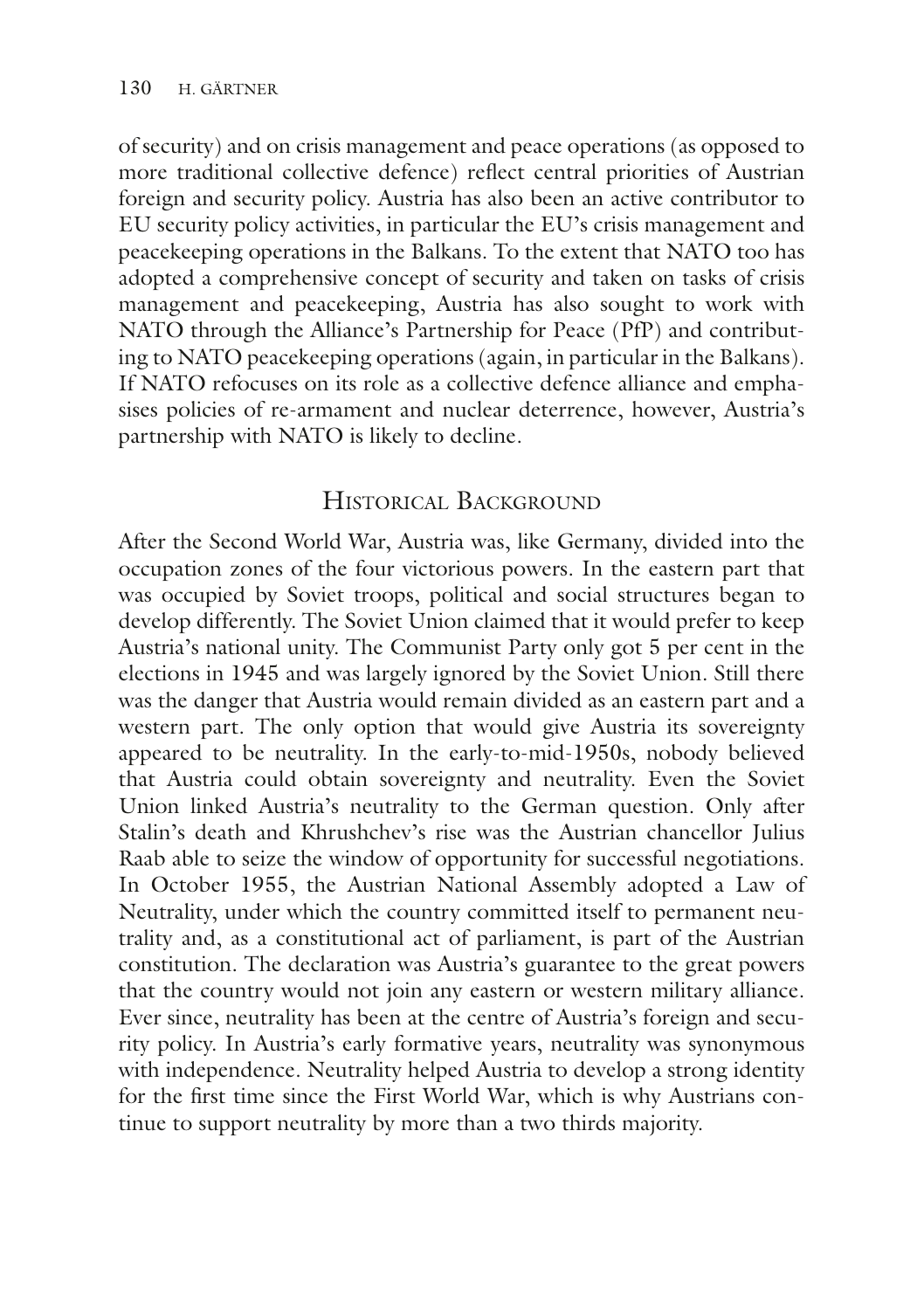As the Cold War was characterised by the development of blocs in Europe and military alliances, Austria's neutrality represented an anomaly. Austria managed to stay out of the spheres of influence created by the two military superpowers, the United States and the Soviet Union.

Konrad Adenauer, the Chancellor of the Federal Republic of Germany from 1949, rejected the concept of neutrality out of hand. In his memoirs, he wrote:

The immediate goal of Soviet policy was neutralizing and preventing the integration of Europe. The ultimate goal was the incorporation of Germany and eventually all of Europe into the communist sphere. (Adenauer [1966](#page-20-0), 37, author's translation)

Adenauer feared that Germany was going to be removed from the Western bloc and that neutrality would weaken the order, thus generally rejecting the concept of neutrality. On several occasions, he pointed to the danger of a 'neutral belt in Europe' (Adenauer [1967,](#page-20-1) 284–92). 'Such a belt would signify, in my opinion, the end of Germany and Europe' (Adenauer [1966,](#page-20-0) 442, author's translation). Behind this categorical rejection of 'neutralisation', Adenauer desired to integrate West Germany firmly into the transatlantic relationship. Adenauer's constructed link between 'neutralisation' and a communist seizure of power throughout Europe served this purpose. However, the link between 'neutralisation' and a communist seizure of power was not necessarily causal or automatic. One could reasonably assume that neutrality would have been possible without a communist takeover. Austria and Finland serve here as the classic examples.

In Central Europe, such a solution was only possible for Austria after 1955. Yet, Adenauer viewed it with suspicion, fearing conspiratorial Soviet tactics:

The pivotal point of the issue regarding Austria was a clever calculated step by Moscow. Without doubt, it was possible that Soviet Russia had the intention among other things to promote similar thoughts and ideas as Austria's neutrality here in Germany that already haunt and are spread in order to strengthen other parts of Europe and the world. The behaviour of the Soviet Union was based on a very clever tactic. (Adenauer [1966,](#page-20-0) 441–2, author's translation)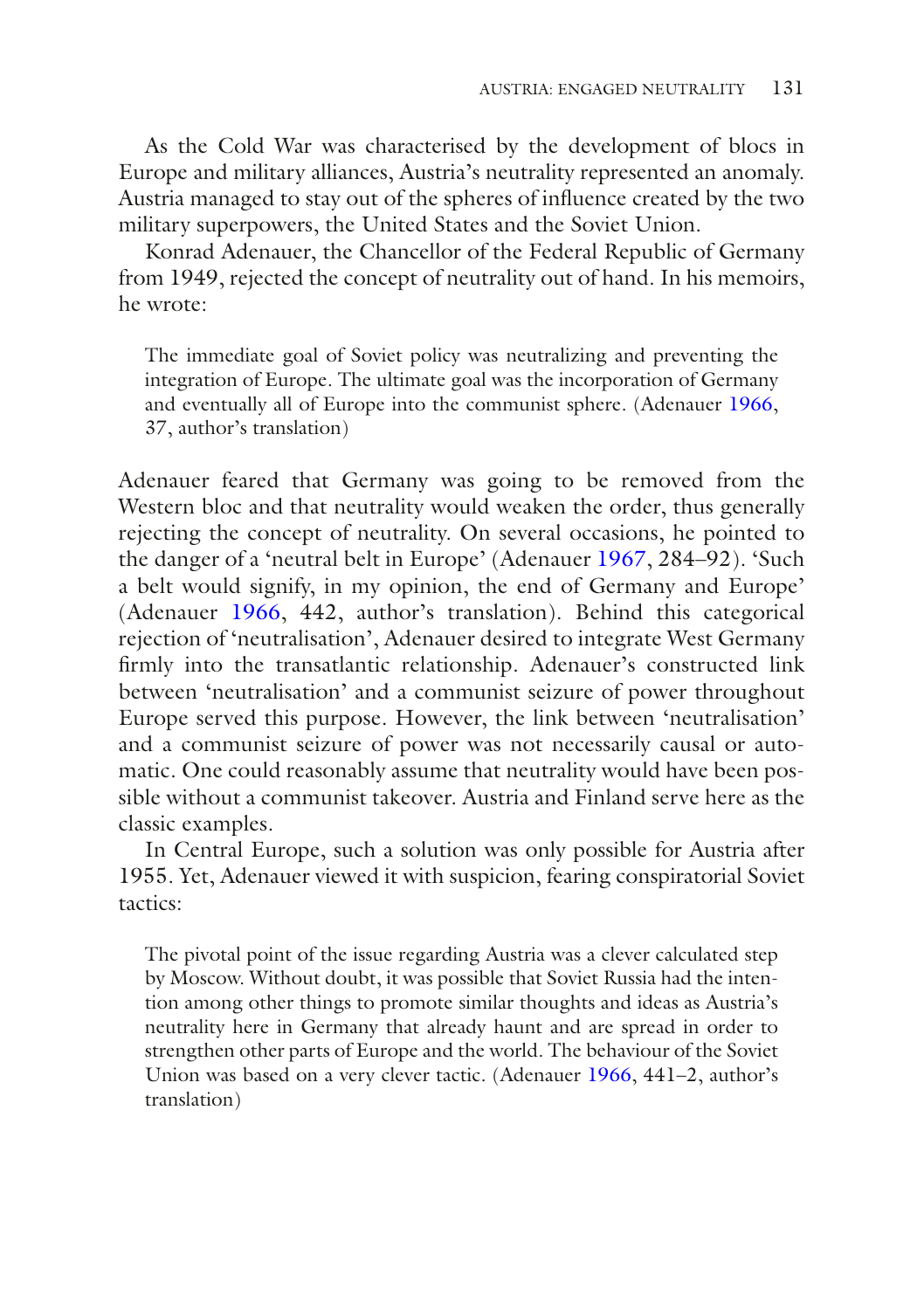While Adenauer saw the concept of 'armed neutrality' in Austria as a putto-sleep-tactic by the Kremlin, at the time it was supported by US President Dwight D. Eisenhower. At a press conference in May 1955 Eisenhower said:

It seems that the idea has developed that one could build a number of neutralized states from North to South through Europe. Now, remember: The Treaty regarding the neutralization of Austria does not mean that Austria would be disarmed. It is not a void, not a military void, it is along the lines of Switzerland. ... This kind of neutrality is very different from a military vacuum. (Quoted in Adenauer [1966,](#page-20-0) 442)

Austria could also be integrated into the west without having to join NATO. This case also proves that the presumption of neutrality as a conspiracy leading to a communist takeover of Europe was wrong. However, it should be noted that Austria's neutrality would certainly not have been possible before Stalin's death in 1953.

The core of Austria's neutrality depends on its military nature. Military neutrality is enshrined in the Law on Neutrality: Austria may neither join any military alliances, nor can there be foreign troops stationed on its territory. The legal principle that neutral states are not allowed to participate in a war, in the sense of international law, was not included directly in the Law on Neutrality, but this is the prevailing understanding of neutrality.

Austria's neutrality law of 1955 requires from Austria 'for the purpose of the lasting maintenance of her independence externally, and for the purpose of the inviolability of her territory' to 'maintain and defend this with all means at her disposal' (Austrian Federal Assembly [1955,](#page-20-2) Article I (1)). This includes the establishment of independent armed forces. The Austrian military structure had been part of the German Wehrmacht and was largely dissolved. The formula 'with all means at her disposal' was very flexible and far-sighted. Austria would be able to adapt its forces according to its constitutional requirements and technological development.

The experience of the 1956 Hungarian crisis had a crucial impact on how Austria formulated and imagined its threat scenario. It took almost ten years, however, for the Council of Ministers to implement a defence concept. In May 1965, three main possibilities were identified: a) a crisis scenario under conditions of international tensions; b) the neutrality case, which may become relevant in case of war in the vicinity; c) the defence case, which comes into effect when Austria is attacked (see the Ministerial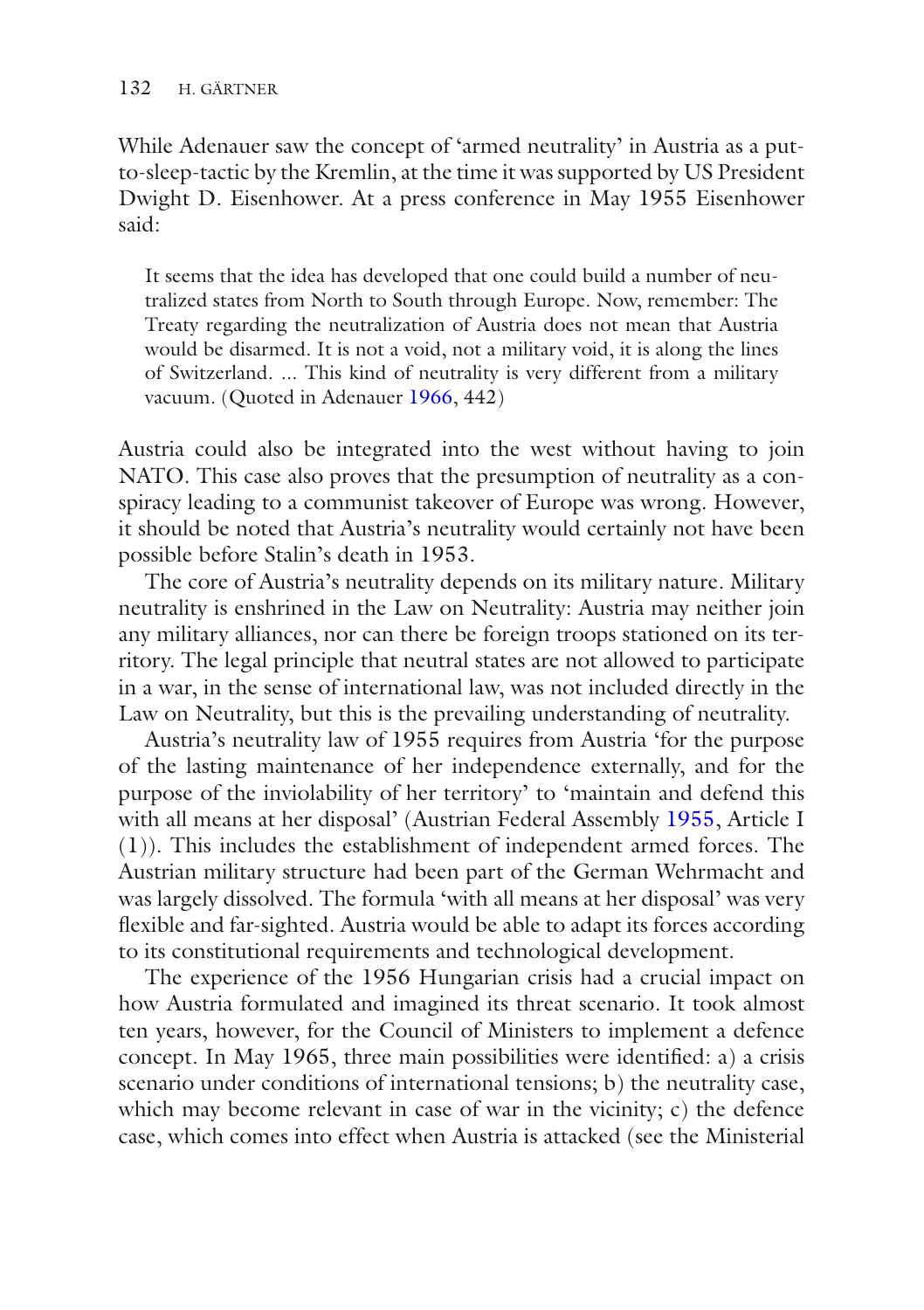Decree of 11 May 1965 on the objectives of the extensive national defence and tasks for each field; see also Bayer [1995](#page-20-3), 1).

The 1968 crisis in Czechoslovakia also influenced the work on a defence doctrine (Wiener Zeitung [1985](#page-20-4)). After the defence doctrine was approved in 1975 and the national defence plan was developed, the defence budget experienced an annual real growth of more than 3.5 per cent over 12 years.

At the beginning of the 1970s, the concept of pre-emptive defence was contrasted with one of the total spatial defence, known as 'Spannocchi Doctrine'. Spatial defence meant the defence of key zones in crucial terrain, thus a defence between 'front' and 'rear'. The strategic objective remained the same: disincentive. If Austria were to be attacked from the outside, the country should be defended not only at its territorial borders but also completely from 'deep within', much like a hedgehog, in order to increase the risks/costs for any invader. These arguments obtained general acceptance and matched government policy. Nowadays however, there are doubts whether this concept could have ever been implemented in practice.

It was not until 1983 that the Council of Ministers approved the National Defence Plan, which was proposed by the National Defence Council and incorporated the categories of the 1965 decisions by the Council of Ministers (Bundeskanzleramt [1985;](#page-20-5) for the related concept of 'extensive national defence' see Docsek [2001](#page-20-6)). It claimed to be a basic conception for Austria's security regarding 'every' threat. The security policy was defined as

[t]he sum of all measures, mainly in the areas of foreign policy, of policy for the maintenance of internal stability, as well as defense policy, for the protection of the population and the basic values of this State concerning all threats as well as the maintenance and defense of its permanent neutrality. (Bundeskanzleramt [1985,](#page-20-5) 19)

Neutrality was increasingly supplemented with an active foreign policy. Contrary to the Swiss model of 'sitting still', Austria joined the United Nations the same year it declared its neutrality (1955), the Council of Europe in 1956, and the European Free Trade Association in 1960. Austria presented itself as a meeting point, by hosting in Vienna, for example, meetings between the Presidents of the United States and of the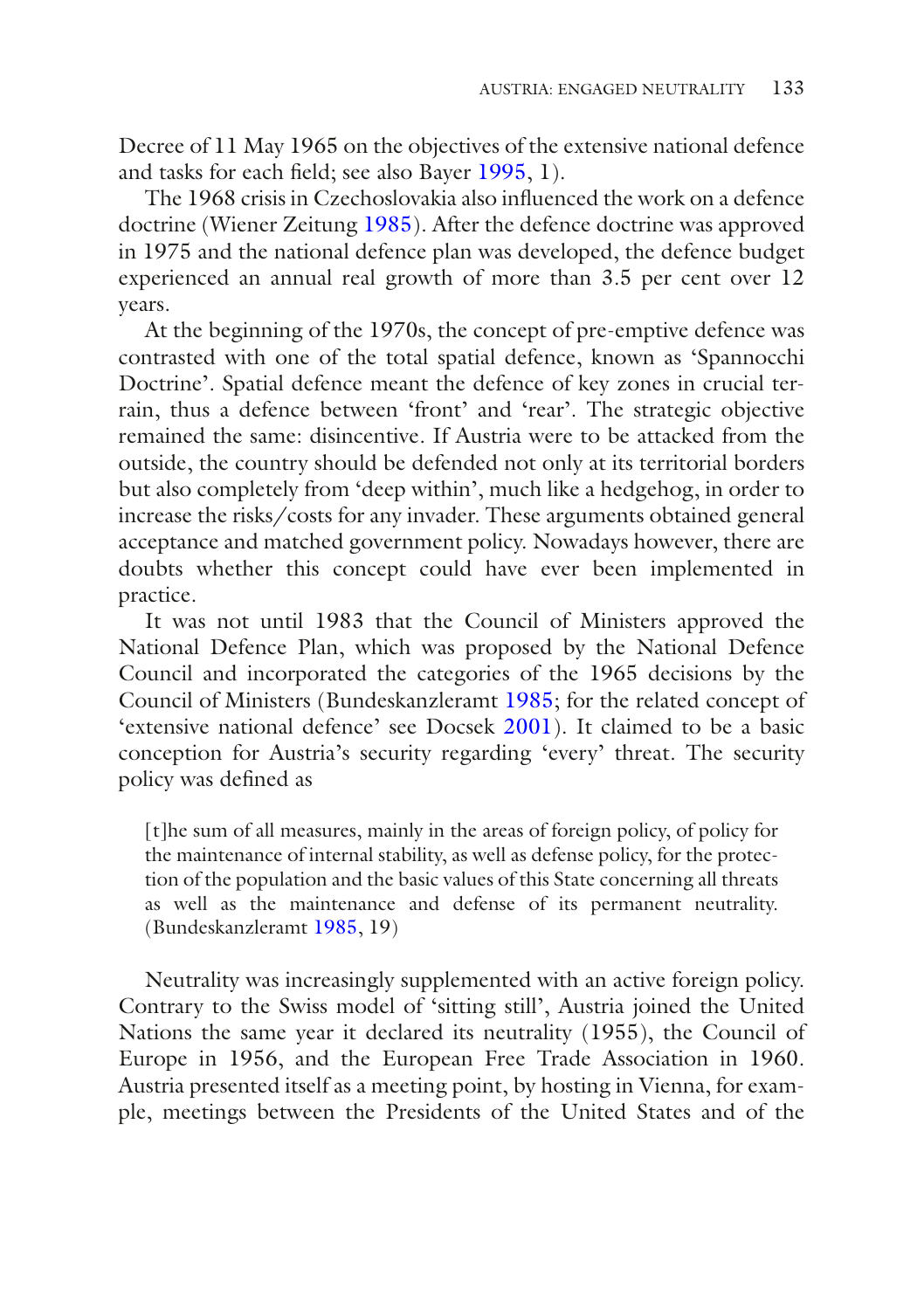Soviet Union, John F. Kennedy and Nikita Khrushchev in 1961 and Richard Nixon and Leonid Brezhnev in 1973.

The Social Democratic government under Chancellor Bruno Kreisky (1970–83) developed a policy of 'active neutrality', understood as active third-party diplomacy, multilateralism on a global scale (particularly within the United Nations), support for the process of détente between east and west and engagement in the conflict between north and south, which culminated in the proposal of a Marshall Plan for the Third World. Chancellor Kreisky was the first western head of government to stand up for the rights of Palestinians. Together with the German and Swedish Social Democrats, Willy Brandt and Olaf Palme, Kreisky discovered an international basis within the Socialist International. In the Conference on Security and Co-operation in Europe (CSCE), Austria, together with other neutral and non-aligned States, formed the 'N+N group', a loose association of neutral and non-aligned European states, which were not members of NATO or the Warsaw Pact. From 1975 until the end of the Cold War, these states offered mediation and good offices and fought against the stagnation of the détente policy.

Last, but not least, thanks to the policy of neutrality, Vienna was chosen as the third UN-capital and seat of the International Atomic Energy Agency (IAEA), UN specialised agencies (for example, the United Nations Industrial Development Organization (UNIDO)), and the secretariats of the Organization of the Petroleum Exporting Countries (OPEC) and the Organization for Security and Co-operation in Europe (OSCE, formerly the CSCE). Furthermore, the PrepCom (Preparatory Commission) for the Comprehensive Nuclear-Test-Ban Treaty Organization (CTBTO), the secretariat of the Wassenaar agreement (which addresses the transfer of conventional weapons and dual-use goods), the United Nations Office on Drugs and Crime (UNODC), the Vienna Center for Disarmament and Non-Proliferation (VCDNP) and the World Institute for Nuclear Security (WINS) also settled in Vienna. Vienna also became the central place for the negotiations on Iran's nuclear programme in 2014–15. In 2015, an Austrian diplomat was appointed as special representative of the OSCE in the Ukraine. Austria is also one of the leaders of the initiative on the Humanitarian Impact of Nuclear Weapons (HINW). One hundred and thirteen states have already adopted the Humanitarian Pledge, launched by Austria after the third HINW conference in December 2014. By contrast, not a single NATO member or nuclear weapon state (NWS) is among the signatories (Kmentt [2014a](#page-20-7); Kmentt [2014b;](#page-20-8) Sauer [2015\)](#page-20-9). In 1995 Austria became a member of the European Union,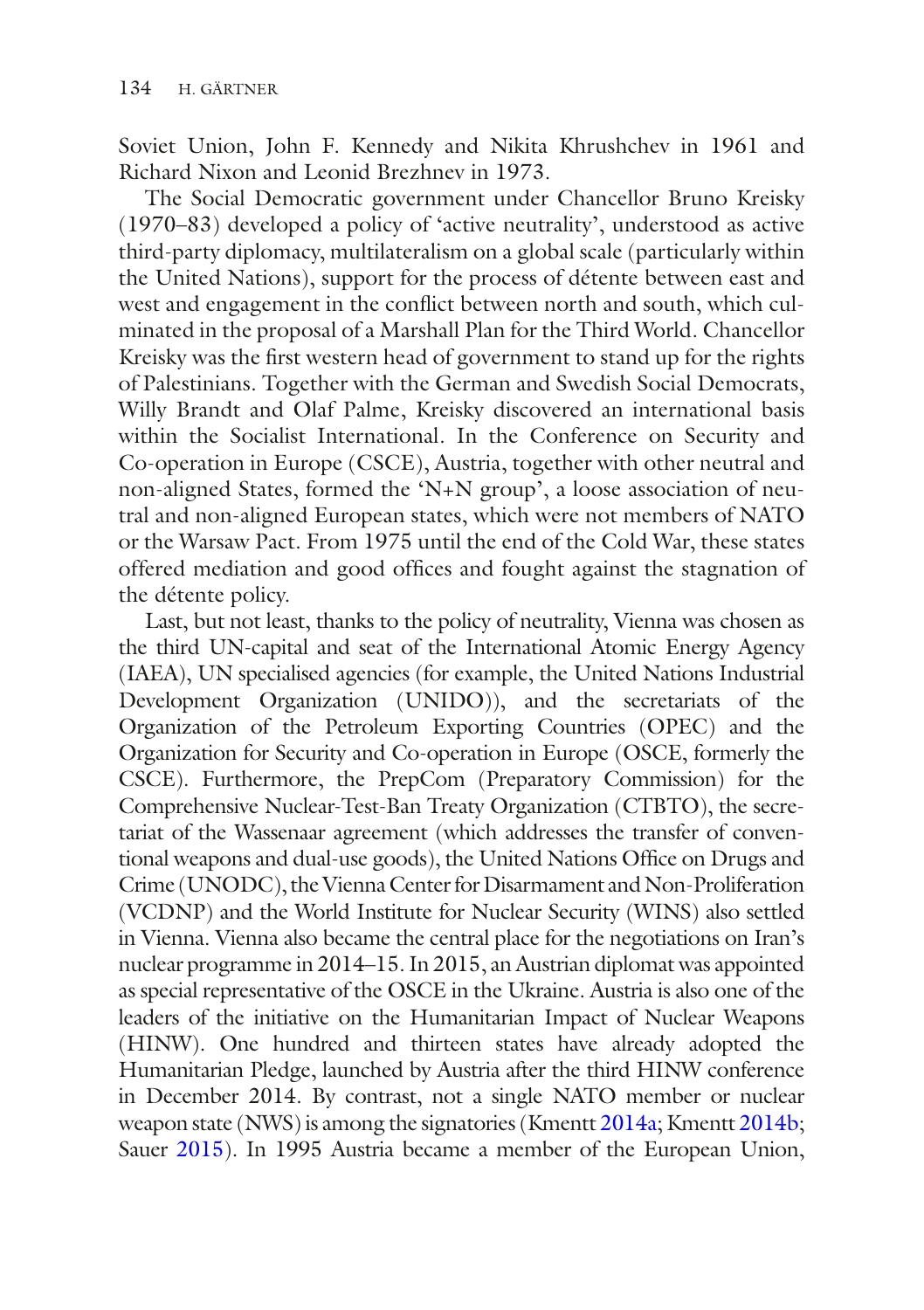emphasising, however, that the country's neutrality would not be undermined by EU membership. This was not absolutely necessary because EU structures (the principle of consensus in relation to foreign policy decisions and freedom for member states to exempt themselves from collective defence measures) do not compromise the concept of neutrality. Russia did not welcome Austria's membership but stated that it was Austria's sovereign decision.

#### International Solidarity

Austria's neutrality has proven time and again that it can adapt to new situations. What are the big new challenges after the end of the Cold War? There is the proliferation of weapons of mass destruction (WMD); terrorism, which potentially reaches new dangerous dimensions in its combination with proliferation; and fragile and dysfunctional states, which can be breeding grounds for terrorism, a source of uncontrolled immigration, and a source for the development and spread of organised crime. These states also contribute to the loss of important economic areas. As a neutral state, Austria is well suited (in many ways better than other states) to make an important contribution to addressing these new dangers. Moreover, neutral states sometimes have greater legitimacy than members of alliances in the eyes of other states. Assistance for reconstruction and humanitarian aid efforts in war-torn countries may take place within the framework of the UN, the EU, the OSCE or NATO partnerships. Austria's option of participating in the foreign policy and crisis management activities of the EU was explicitly confirmed through a constitutional amendment (23j), which, however, stresses the main responsibility of the United Nations Security Council for peace and security (Austrian Constitution [2013](#page-20-10), Art. 23j).

In 2015, Austria contributed 1050 military personnel, 25 police and 25 civilian personnel to international crisis and conflict management operations. In terms of military personnel, Austria's contribution lies in the top one-third of EU members, although in terms of police and civilian personnel, Austria's participation is below the EU average. The balance of personnel deployed between UN, EU and NATO missions varies. Regionally, Austria's military and civilian engagement concentrates on the Western Balkans, Eastern Europe, the Black Sea region, the Middle East, and North and Central Africa. The priorities of Austrian activities are: support for peace, stability, human security and development; the promotion of the rule of law, democracy and human rights; security sector reform; mediation; and the prevention of the proliferation of weapons and munitions.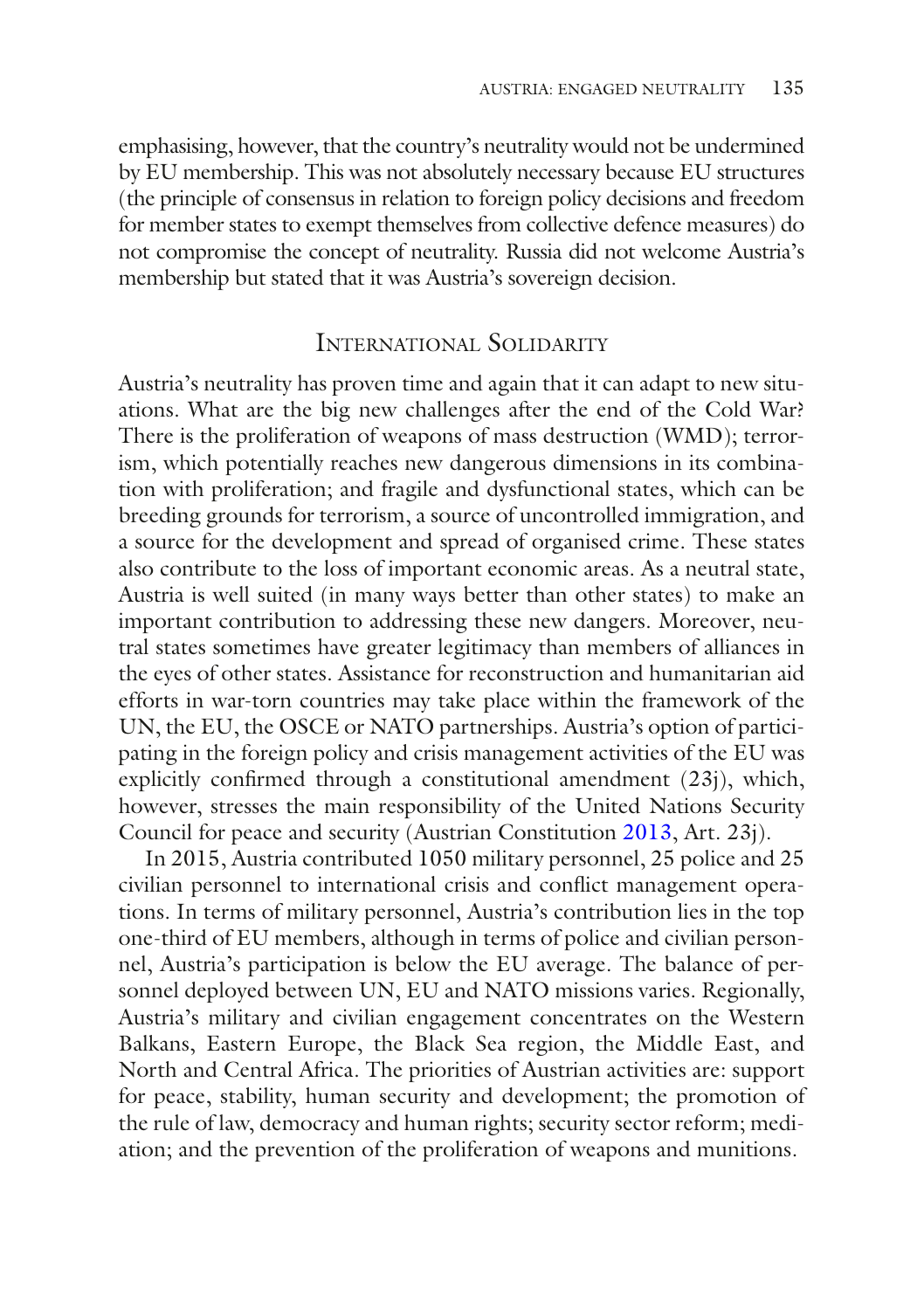As of the 2010s, the focus of Austria's civilian contributions is on the Special Monitoring Mission (SMM) of the OSCE in the Ukraine, on the EU Rule of Law Mission (EULEX) in Kosovo, the European Monitoring Mission (EUMM) in Georgia, the EU Advisory Mission for Civilian Security Sector Reform Ukraine (EUAM) and the EU Coordinating Office for Palestinian Police Support (EUPOL COPPS).

Austria has also been part of robust peace support operations, in particular, those within the NATO PfP. Since the Balkan wars in the 1990s, Austria has become with 550 troops, the third largest contributor to the Kosovo Force (KFOR), after Germany and the United States, and the largest non-NATO contributor. With 400 troops, Austria is the largest contributor to the EU stabilisation mission in Bosnia and Herzegovina (EUFOR Operation Althea). Until October 2015 Austria held the position of the deputy commander of KFOR and the commander of the multinational logistics command. In Bosnia and Herzegovina, Austria occupies the post of the Force-Commander of EUFOR-Althea. Austria provides mainly logistical support, communication units and liaison officers.

The Austrian security strategy of 2013 links comprehensive with cooperative security and solidarity with neutrality:

Comprehensive security policy means that external and internal aspects of security are inextricably interlinked, as are civil and military aspects. It extends beyond the purview of the ministries and departments traditionally in charge of security and encompasses instruments from policy areas, like economy and social affairs, integration, development, environment, agriculture, finance, transport and infrastructure, education, information and communication, as well as health. Integrated security policy must be based on a cooperative approach between governmental and non-governmental actors; security must be understood as a 'comprehensive package', as it were. Proactive security policy means working towards preventing threats from emerging in the first place or at least taking steps to mitigate their negative impact (shaping security). Security policy based on solidarity takes into account that the security of neutral Austria is now largely interconnected with the security of the EU as a whole. (Bundeskanzleramt Osterreich [2013,](#page-20-11) 4)

Depending on the particular situation, the Austrian security forces are committed to deploying at least 1100 soldiers on a permanent basis to international operations. Of the 18 missions which Austria participated in 2016, 6 were purely military. Austria provides 5 per cent of the troops for EU missions and 2 per cent of the budget for EU missions. Civil–military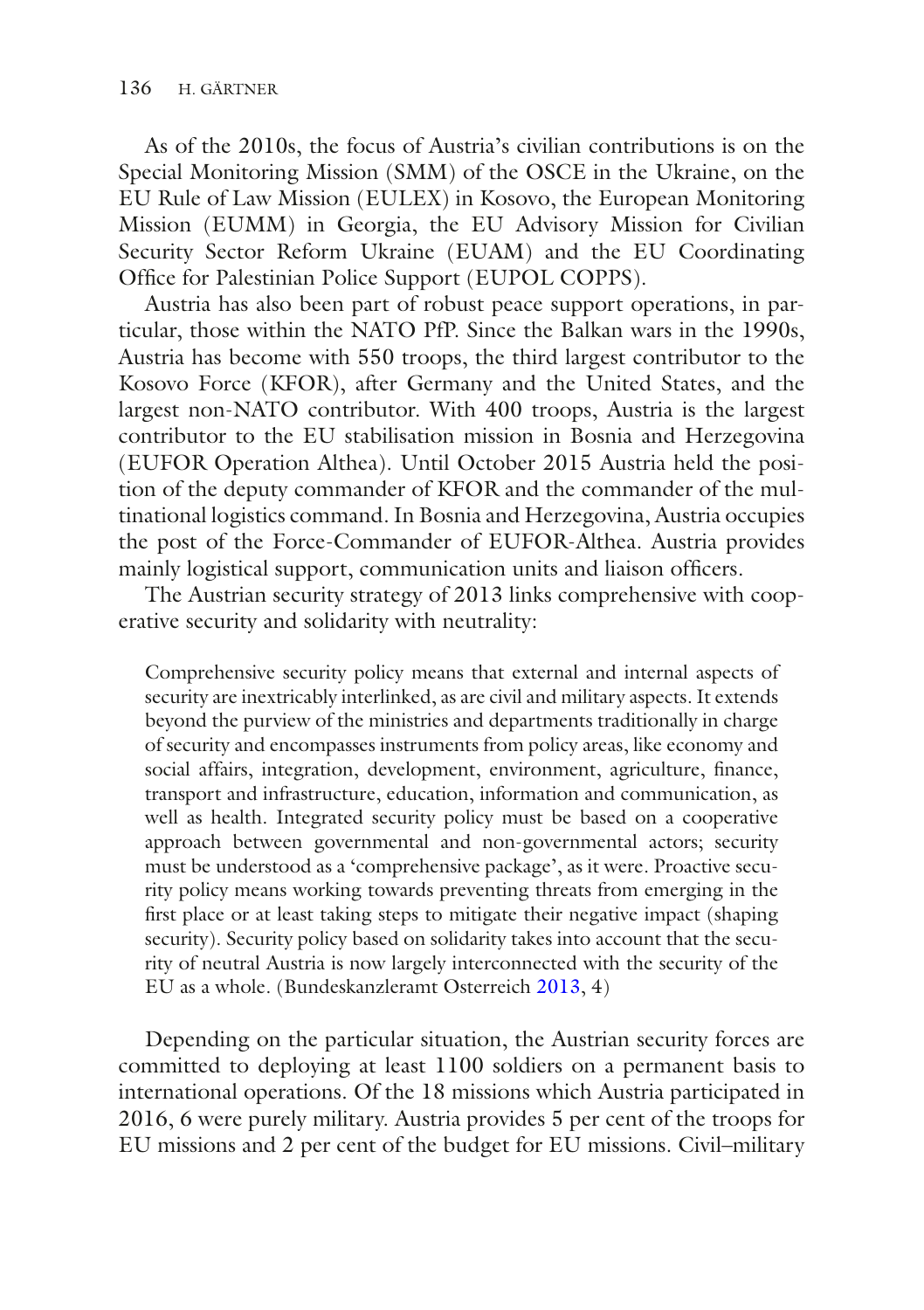cooperation is of particular importance in these missions. Some missions require the services of specialised forces, such as battlegroups or rapid reaction forces. Within the spectrum of missions, Austria has developed important niche capabilities, such as: evacuation; support in relations to natural disasters and humanitarian crises (for example, the construction of field hospitals); peacekeeping and reconstruction efforts (for example, engineers); Nuclear-Biological-Chemical (NBC) defence; search and rescue operations; as well as prevention, stabilisation and combat missions. As a small neutral state, Austria is able to perform central tasks, particularly in the civil–military field, as it is much more accepted by International Organisations (IOs), non-governmental organisations (NGOs) and civilian forces than allied countries. Moreover, Austria's neutral status facilitates domestic cooperation between the military and NGOs.

Austria can provide specialist forces in some areas. The Austrian Federal Forces Disaster Relief Unit (AFDRU) is a good example—despite its proportionally small size and underfunded status—as its strengths include protection and rapid response in cases of emergencies on national and international levels. This allows Austria to take on a leadership role in this area and fill a gap within Europe.

The Austrian security strategy stresses Austria's role as a mediator in international conflicts: 'Austria playing an active role as a mediator in international conflicts and seizing suitable opportunities for mediation resulting from Austria's status as both an EU Member State and a neutral country' (Bundeskanzleramt Osterreich [2013,](#page-20-11) 19).

### The Concepts of Collective Defence and Neutrality: Unequal Partners

The most important feature of any alliance is a mutual defence obligation amongst its members. Neutrality and alliances are negatively related. When the importance of collective defence obligations—that come into force in case of an attack on a member state's territory—increases, neutrality becomes less relevant. On the other hand, when alliance obligations are no longer necessary, the status of neutrality is not really required any more. Thus, neutrality means non-membership in an alliance based on constitutional and international law.

NATO and Austria's neutrality have the same historical origin: the Cold War. They have the opposite meaning, however. Both gave a different answer to the threat situation at that time: NATO was the creation of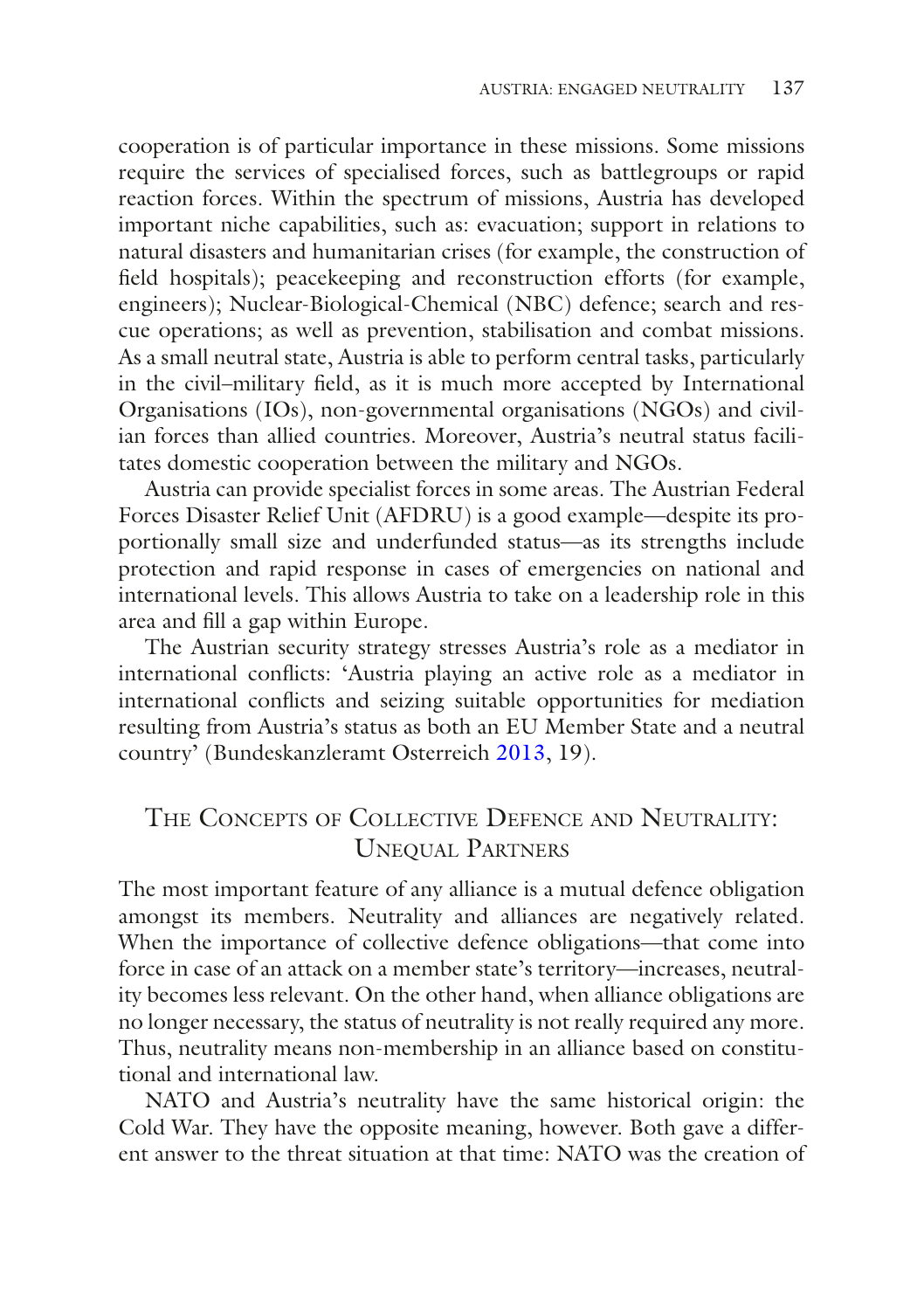an alliance; neutrality meant staying out of the bloc confrontation. NATO was the rule of the Cold War, neutrality being its exception. The only irreconcilable alternative to military alliances is neutrality.

NATO's capacity for change allowed Austria to cooperate more closely with some NATO structures. NATO has been re-developing its basic structure: preparation for a collective defence was no longer the only or even primary item on its agenda and its focus included crisis management and expeditionary missions as a second core task. NATO turned towards new tasks, which have little to do with the collective defence of the Alliance's members. In particular, this included international crisis management, even in those regions outside the defined alliance borders ('out of area'), as in the former Yugoslavia, or Afghanistan ('out of continent'), and the involvement of non-members within the framework of the PfP and the Euro-Atlantic Partnership Council (EAPC).

In 1995, Austria joined the PfP. Austria also participated in NATO-led operations. Austria's engagement with PfP has focused on: general transatlantic dialogue on security policy; the interoperability of Austrian armed forces with those of other European states; defence against cyberattacks; and participation in crisis management operations that are also in Austria's interest. Austria continues to make contributions within PfP in order to ensure military interoperability, participation in operations, and the utilisation of available cooperation opportunities, in accordance with Austria's interests and requirements.

In addition to the existing core tasks of 'collective defence' and 'crisis management', NATO's new Strategic Concept adopted at the Lisbon Summit in November 2010 introduced the new task of 'cooperative security', which provides another area for Austria to participate in NATO activities. This core task involves coordinating the network of partner relationships with non-NATO countries and other international organisations around the globe. Cooperative Security, as defined by NATO, also involves contributing to arms control, non-proliferation and disarmament. Here, Austria's armed forces are active in almost all areas, including the nuclear non-proliferation regime, nuclear and conventional arms export controls, small and light weapons, the Chemical Weapons Convention (CWC), land-mines and cluster munitions.

In general, for Austria, the concept of cooperative security provides a framework for political dialogue and regional cooperation, increased military interoperability and preparation for operations. Cooperative security also offers for Austria not only a network of European partners, but a wide range of partners on a global scale.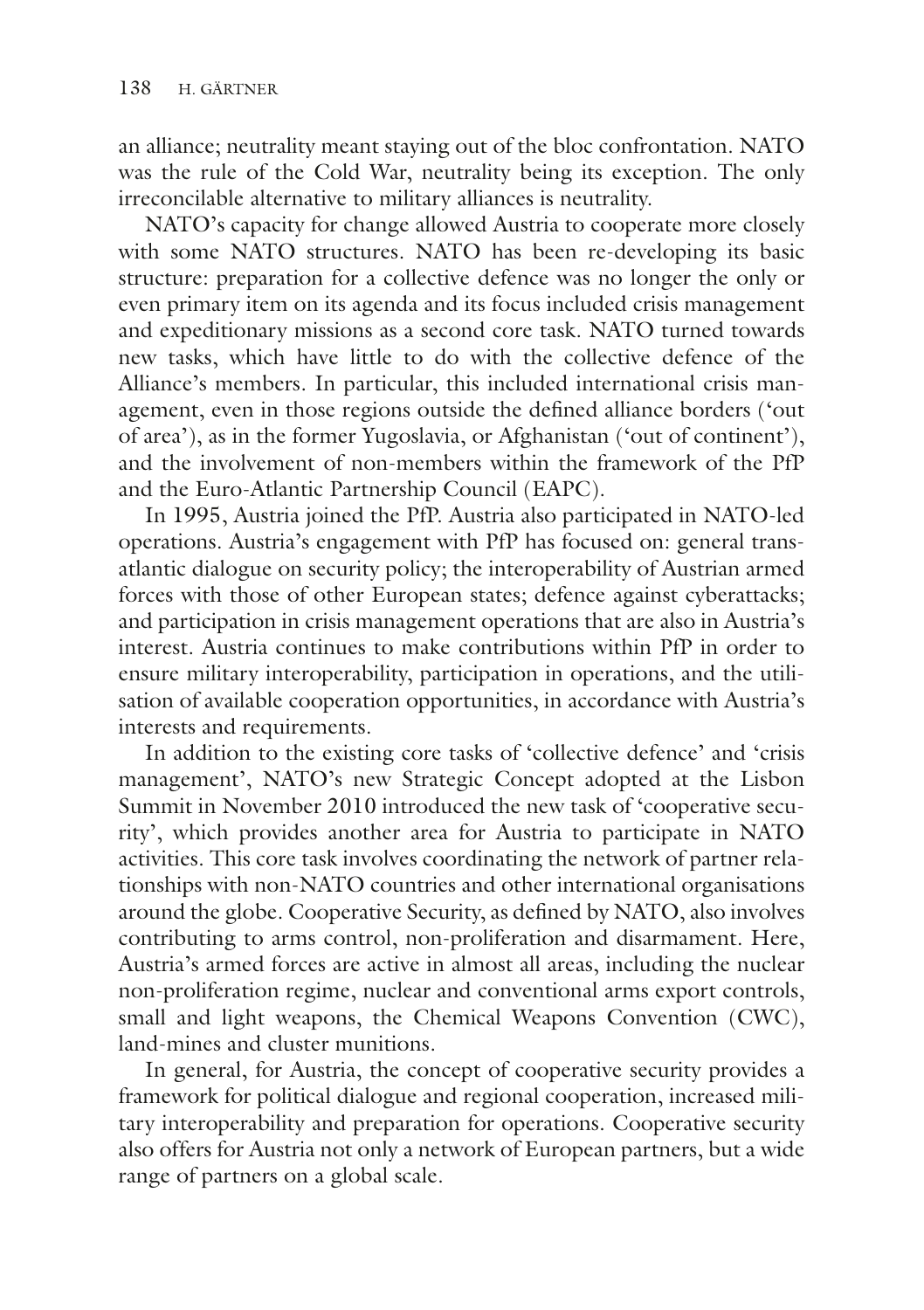Indeed, in some situations or operations, Austria may play an even more important role than some NATO members, for example in the field of peace operations, humanitarian assistance and disaster relief (providing food, water and medicine), protection of civilians (POCs), reconstruction and crisis management. Austria as a non-NATO state is able to participate in these types of missions and cooperate with NATO while retaining its current defence profile. Austria is definitively more committed to crisis management than to territorial defence. It is more oriented towards the south than towards the east.

Naturally, the fundamental priority of a neutral state during security operations and deployments abroad does not consist of alliance obligations. However, modern neutrality does not exclude cooperation with alliance members or alliances, as long as neutral states and allied ones can agree on the key issues. Austria shares the basic threat analyses and goals with NATO within the framework of the Alliance's partnerships, which are not necessarily limited to the PfP institutional framework. In this partnership context, peace operations are fully compatible with neutrality. Within the concept of 'framework nations', interoperability can be tailored to particular circumstances. Austria views cooperation as a functional tool. Nevertheless, Austria views a United Nations mandate as a prerequisite for its participation in any armed peacekeeping operation.

In the wake of the Ukraine crisis 2014–15 those forces within NATO supporting territorial and collective defence once more prevailed. The Ukrainian crisis 2014–15 had a strong impact on the debate within NATO. It bolstered the view that NATO should return to traditional territorial and collective defence rather than focusing on crisis management or cooperative security. For Austria, the issue is a question of priorities. The Ukraine crisis refocused NATO's priorities on the east of Europe. The Austrian perspective, however, is that the threats and challenges to the south have not disappeared. Human security, dysfunctional states, regional conflicts, refugee flows, natural disasters, terrorism and nuclear proliferation will remain with us in the near future. The emergence of Islamic State is a warning sign. The unravelling of the Westphalian system in many states of the Middle East and the Mediterranean will produce dysfunctional states and increasingly radical non-state actors. It would be unfortunate and dangerous if crisis management, conflict prevention, early warning and post-conflict settlement were abandoned, ignored or neglected by NATO. This would narrow the room of manoeuvre for neutral states such as Austria. In Ukraine, if there is a cease-fire agreement and a mandate from the UN Security Council, Austria has committed to sending peace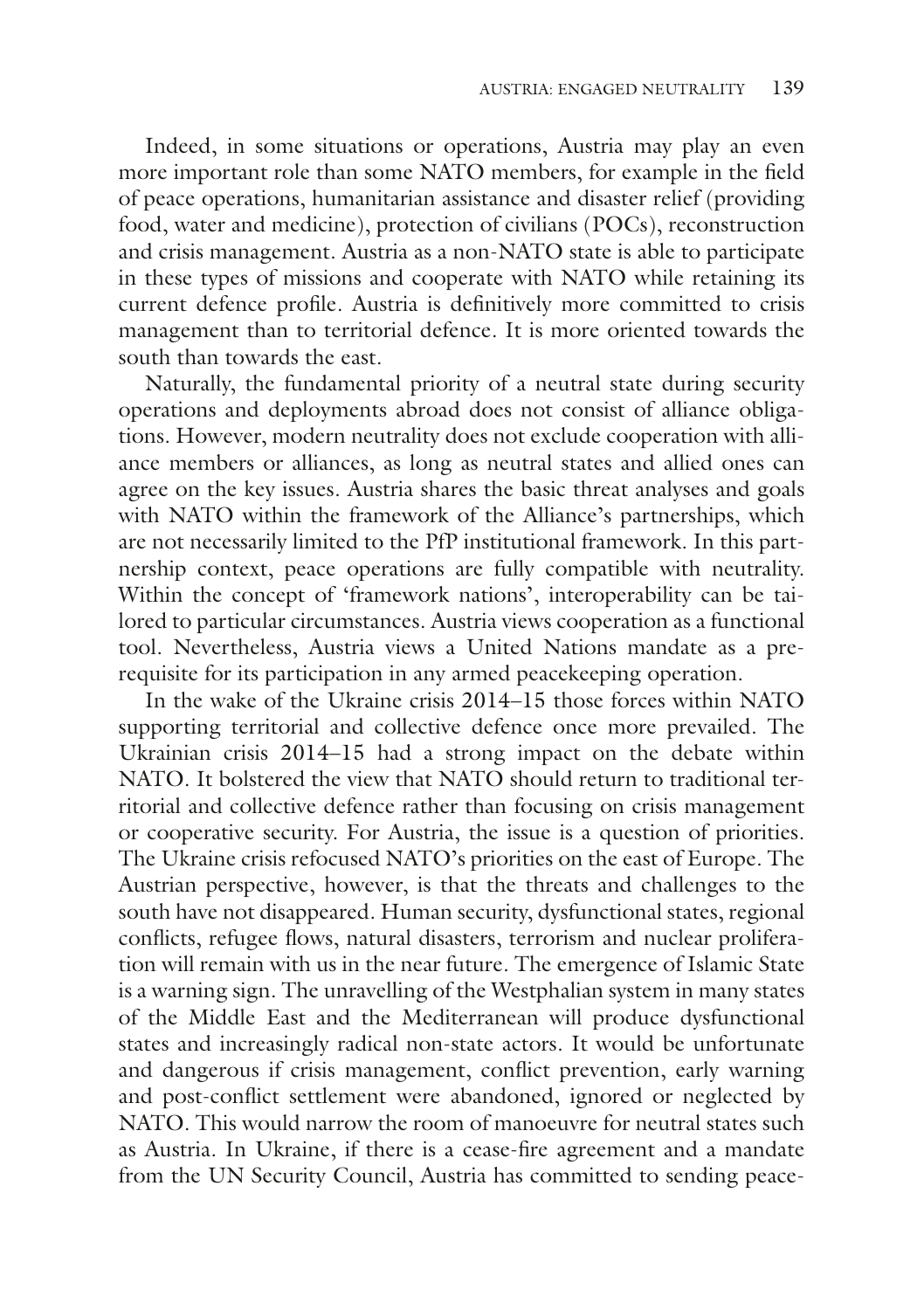keeping troops. In 2015, the Austrian Ambassador Martin Sajdik was appointed as the Special Representative of the OSCE Chairperson-in-Office in Ukraine and in the Trilateral Contact Group on the implementation of the peace plan in the east of Ukraine.

At the Wales summit in September 2014, the NATO allies agreed to establish a Very High Readiness Joint Task Force (VJTF) which would be integrated into the Alliance's existing NATO Response Force (NRF) in order to enhance the capabilities of the NRF to respond to emerging security challenges posed by Russia. Although the NRF was initially supposed to respond to risks emanating from the Middle East and North Africa, it is now mainly based on collective defence. Austria cannot be part of collective defence operations, therefore, the possibilities for Austrian participation are becoming increasingly limited. An exclusive focus by NATO on the east and on collective defence would reduce the Alliance's cooperative security role, as well as the role of partners. Also, any effort to define crisis management and missions (such as the NRF and the VJTF) in the south as collective defence would leave little room for partners to contribute. Rather, the Alliance should reinforce its common and cooperative security capabilities, which include interoperability, the Connected Forces Initiative, the NRF, civil–military cooperation, counter-insurgency and host-nation-support.

Austria's non-membership in an alliance is anchored in the 1955 neutrality declaration. The most important feature of alliances is mutual assistance obligation, which is incompatible with neutrality. As long as NATO sees itself as a 'military alliance' and Austria as 'neutral', membership in NATO remains impossible. Within the framework of partnerships, crisis management and cooperative security, however, Austria can provide contributions as a neutral state that are similar to those of the members of a transformed non-traditional NATO.

The Austrian security strategy takes a non-traditional stance towards the new challenges:

Conventional attacks against Austria have become unlikely for the foreseeable future. Instead, both Austria and the EU are all more affected by new challenges, risks and threats. These include first and foremost: international terrorism; the proliferation of weapons of mass destruction (also amongst non-state actors); domestic and regional conflicts or turmoil that affect Europe or have global repercussions; 'state failure'; natural or manmade disasters; attacks against the security of IT systems ('cyber-attacks'); threats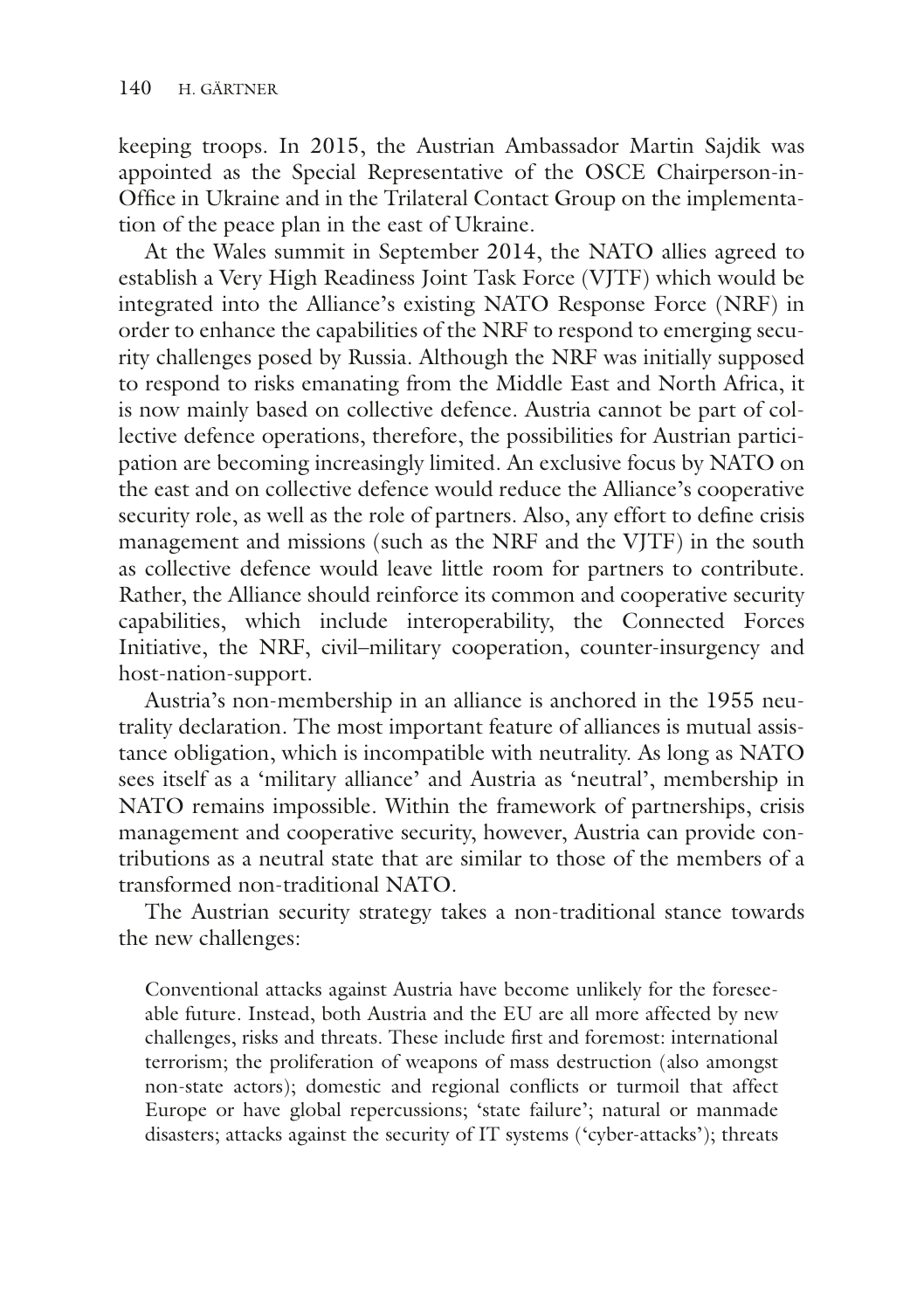to the strategic infrastructure; transnational organised crime; drug trafficking, crime, corruption, illegal migration; unsuccessful integration; the scarcity of resources (energy, food, water), climate change, environmental damage and pandemics; piracy; and threats to the transport routes, and the repercussions of the international financial and economic crisis on security. In the light of continuously increasing political, economic and social linkages, it has to be expected that the challenges facing Austria's security will become progressively more international in scope. (Bundeskanzleramt Osterreich [2013,](#page-20-11) 7)

#### The European Union and Neutrality

Austria can neither negate its responsibility to take part in the resolution of regional and global problems, nor should it be solely guided by interests, whether they are its own or European interests. Of course, many new challenges, such as climate change, demographics, organised crime, proliferation and terrorism, have a direct impact on Austria and Europe.

Within the framework of the European Union, the Treaty of Lisbon established a solidarity clause (Article 222), which stipulates support in case of manmade disasters (for example, terrorist attacks) and natural disasters, following a request by the concerned state. However, this clause is not part of the Common Security and Defence Policy (CSDP) and is thus separate and distinct from the mutual assistance obligations contained in Article 42.7 of the Lisbon Treaty.

According to Article 42.7, member states must provide each other with 'aid and assistance by all means in their power' in case of armed aggression towards a member state. This includes the promise to use military force. However, the Treaty of Lisbon also includes the so-called Irish guarantees, which supplements this article by stating that it 'shall not prejudice the specific character of the security and defense policy of certain member states'. The neutral and non-aligned members of the EU, Austria, Sweden, Finland and Ireland, and their special status, are thus recognised under the Lisbon Treaty.

The Austrian Security Strategy stresses the difference between Article 42.7 and the principle of solidarity of Article 222:

Security policy based on solidarity takes into account that the security of neutral Austria is now largely interconnected with the security of the EU as a whole. … (A) mutual assistance obligation in the event of an armed aggression was introduced, which shall not prejudice the specific character of the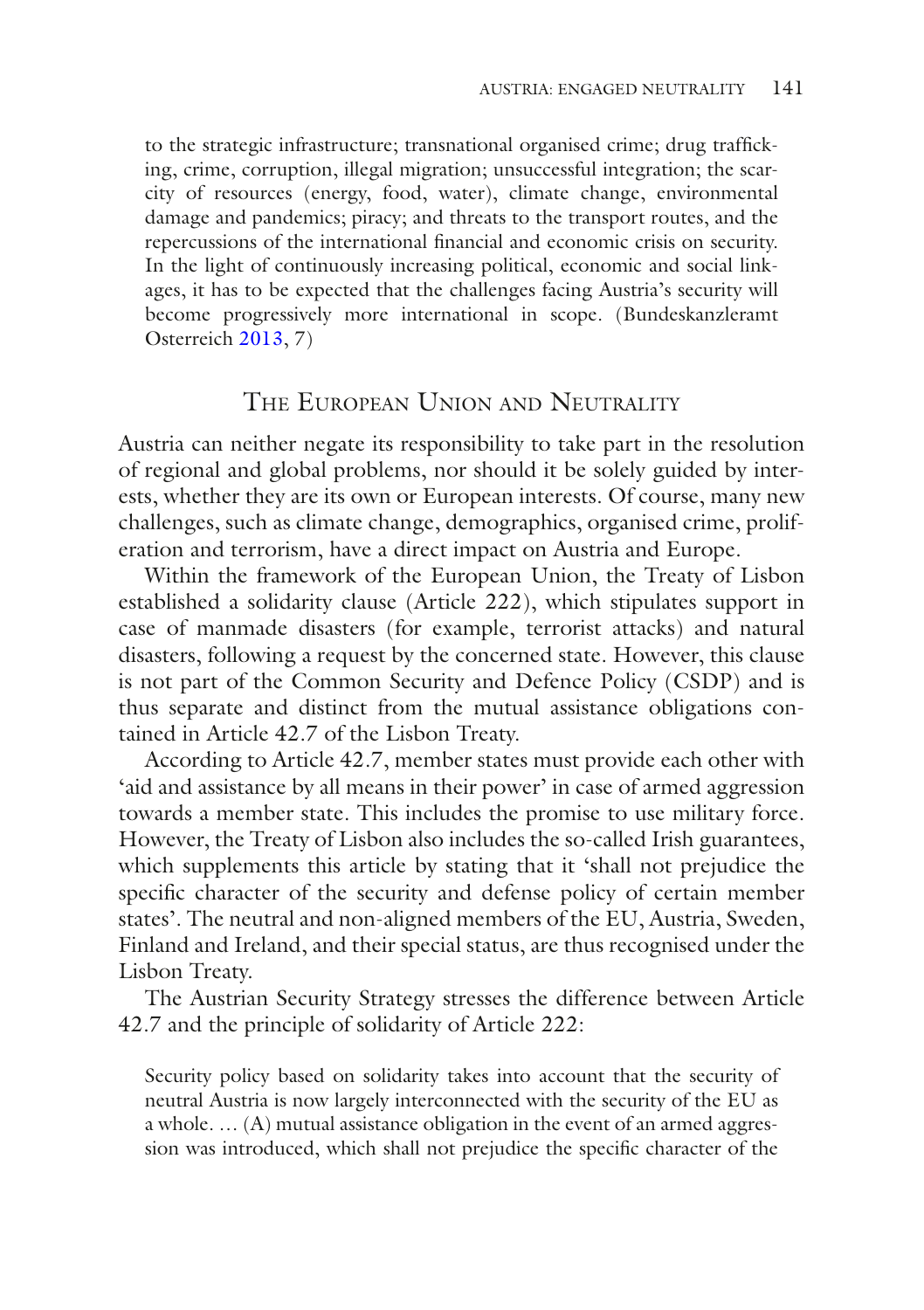security and defence policy of certain Member States as well as a solidarity clause stipulating the obligation to provide aid in the spirit of solidarity in the case of a terrorist attack or disaster. (Bundeskanzleramt Osterreich [2013,](#page-20-11) 6)

In theoretical terms, Austria supports the idea of collective security that stands behind the solidarity clause. The concept of collective security aims to enhance security internally amongst a group of states. In contrast, the concept of collective defence, which is enshrined in Article 42.7 and is aimed at an outside enemy, would contradict Austria's neutrality.

It has to be underlined, however, that Article 42.7 makes not only exception for neutral and non-aligned states, but also for NATO members: '(C)ommitments and cooperation in this area shall be consistent with commitments under the North Atlantic Treaty Organisation, which … remains the foundation of their collective defence and the forum for its implementation'. The Treaty therefore allows opting out for both the neutral and the NATO allies of the EU. For these states, it indicates exceptions that result from their commitments to the NATO treaty. Thus, exception clauses regarding this part of the treaty are valid for all EU member states. Contributions from member states are still voluntary and only provided upon the state's request. After the terror attacks in Paris in November 2015 France, for example, called upon the member states to invoke this defence clause to obtain support for its international missions. The French president called for article 42.7 instead of the 'solidarity clause' (Article 222) of the EU Treaty that was especially designed for cases of terror attack. Austria invoked its constitutional requirements of the 'specific character of the security and defense policy'. It decided, however, to increase its support of the UN operation in Mali (MINUSMA) and the training mission of the EU in Mali in order to ease the French burden in that country.

Austria is aware that the general rules of the Lisbon Treaty emphasise that national security 'remains the sole responsibility of each member state' (Article 4). This does not mean that Austria does not meet its obligations in relation to the CSDP; rather it emphasises EU member states' independence in making their own decisions. It implies that such obligations do not conflict with the neutrality of some member states. This statement is valid from an international legal perspective. From the constitutional viewpoint of Austria, the neutrality law states that Austria 'will never in the future accede to any military alliances' (Article 1.2.).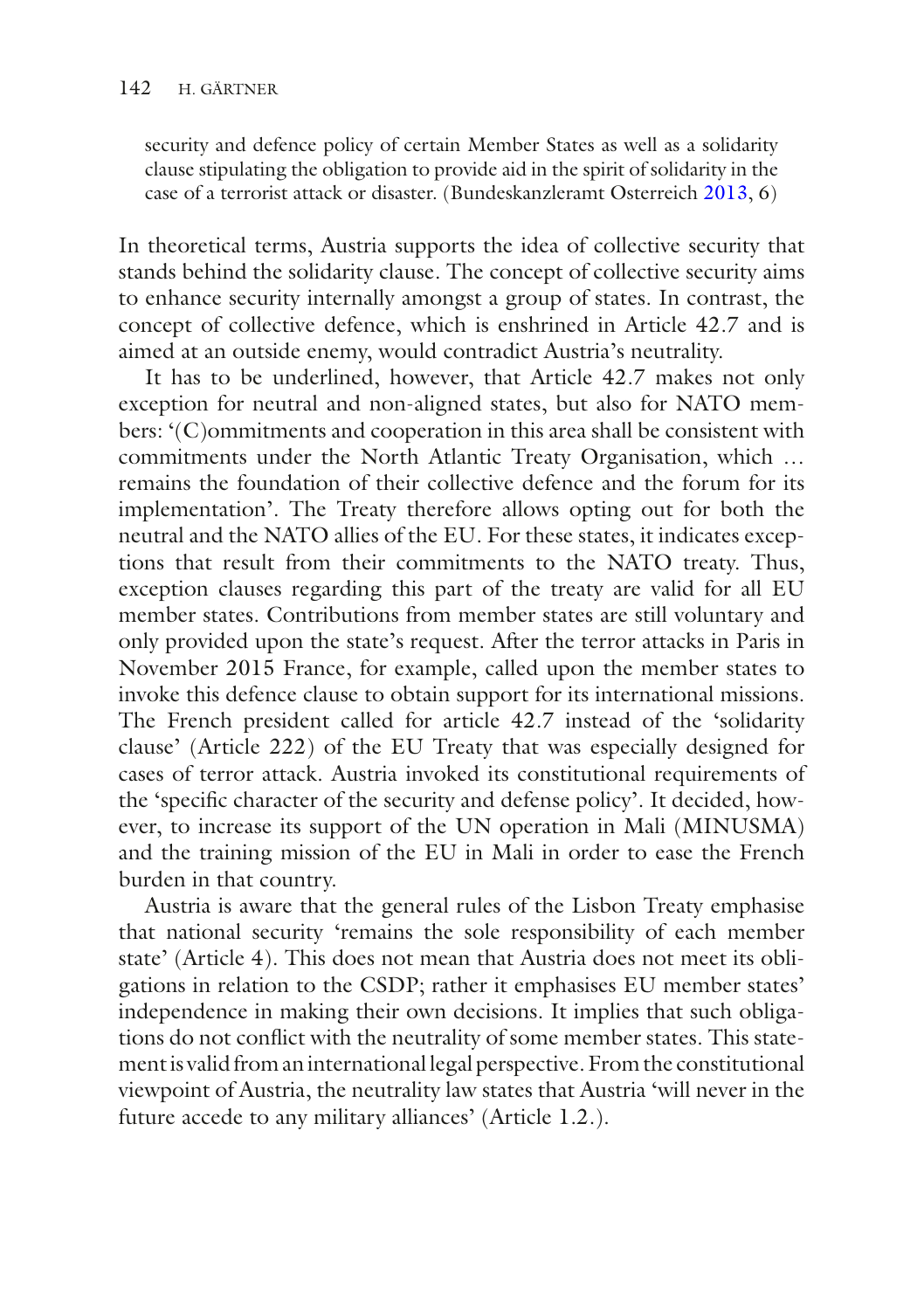For Austria it is important that the Lisbon Treaty provides the basis for crisis management. According to Article 42.1:

The common security and defense policy shall be an integral part of the common foreign and security policy. It shall provide the Union with an operational capacity drawing on civilian and military assets. The Union may use them on missions outside the Union for peacekeeping, conflict prevention and strengthening international security in accordance with the principles of the United Nations Charter. The performance of these tasks shall be undertaken using capabilities provided by the Member States.

For Austria a clear authorisation of these missions by the United Nations is not only a precondition because of international law (Article 103 of the UN Charter) but also overrides obligations under any other treaty. A UN Security Council mandate also enhances the domestic acceptability of such operations. Opponents of the requirement of UN Security Council authorisation for Austria's participation in EU missions argue that it is impossible to wait for such a mandate during certain urgent missions—such as evacuations. The argument, however, is spurious. The protection of civilian and mission personnel is always part of any mandate in conflict areas (for example, in Mali, the Central Africa Republic (CAR), the Democratic Republic of Congo (DRC), Darfur and Chad). Furthermore, evacuation measures do not imply support for a warring party which is forbidden for neutral states.

In the Austrian debate, the understanding of security has transformed from a geographic to a functional one. An analysis of the statement of pundits and officials shows that Austria focuses less and less on traditional territorial defence, but rather on stabilisation and humanitarian operations, conflict prevention and crisis management. Austria developed instruments to improve civilian structures (for example, aid for reconstruction, machines for water purification and experts to advise on developing functioning police, judicial systems and public administration). Notwithstanding its own defence requirements, Austria views itself as having an obligation to contribute to the provision of human security. This is why the Austrian armed forces prepare especially for tasks in the fields of conflict prevention, peacekeeping, disaster relief and the reconstruction of post-war and dysfunctional societies. The Austrian armed forces concentrate on duties enshrined in the 'Petersberg tasks' of the EU and crisis management in NATO rather on territorial and collective defence.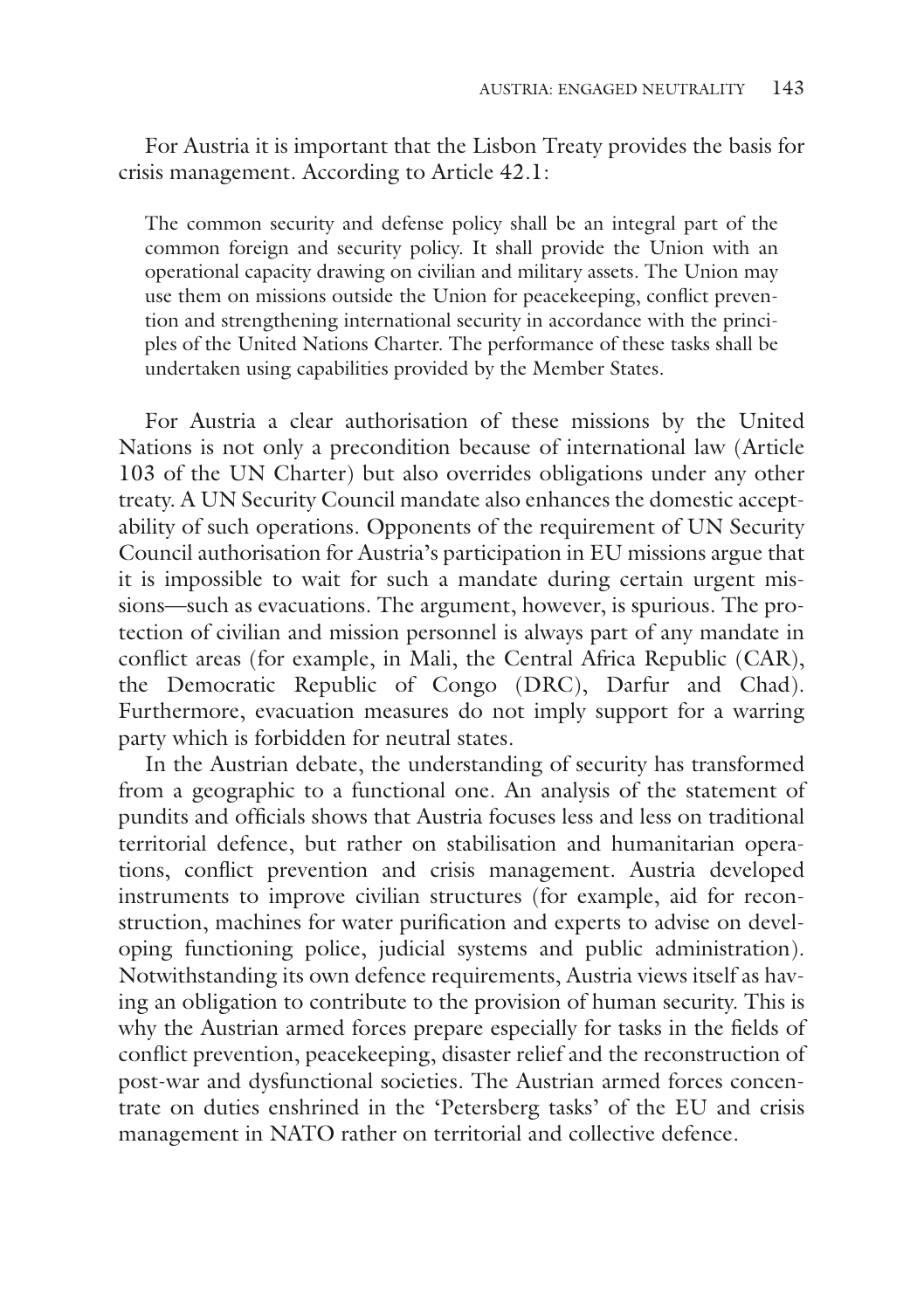The EU's humanitarian mission in Chad in 2007 is a case in point reflecting the priorities noted above. A humanitarian catastrophe was developing as conflict displaced half a million people or forced them to flee from border regions to the CAR and Sudan. These refugees were regularly victims of violent assaults at this point. EU member states could not remain indifferent, whether or not they were neutral. To provide help in this case was considered to be a moral obligation, but was not motivated only by altruism. The EU's members agreed that the mission in Chad could effectively contribute to the fight against organised crime, drug trafficking and flows of refugees, as well as establish or restore viable economic, trade and investment zones. The stabilisation of the country's situation was therefore also in the interests of the EU and Austria. Austria's participation in the EU mission was legally based on a UN Security Council mandate. The establishment of a broad legitimacy for coercive measures in the form of a UN Security Council mandate was not only crucial for Austria, but also sensible for the international community of states. Austria provided 160 soldiers for the European peace force and the following UN mission. The goals for this mission were primarily the protection of civilians from violent assaults and the safeguarding of the distribution of relief supplies and other humanitarian aid, such as basic health services. The participating troops did not explicitly side with one of the conflict parties, the government or the rebels, which would be the usual procedure in a war. Not a single neutral EU member state stood apart. Finland and Sweden provided troops, Ireland even supplied the operational commander and Austria the commander of special forces.

Austria also agreed to participate in two of the EU's rapid reaction forces or battlegroups. The mandates of EU battlegroups are potentially very broad, ranging from humanitarian assistance and solidarity to robust missions, which may include armed combat for self-defence purposes. The latter missions should be legitimised through a UN Security council mandate. If there is no authorisation by a legitimate authority, Austria's participation would be problematic. It would trigger a debate about the meaning of neutrality within the EU.

Austria expressed its willingness to be part of so-called permanent structured cooperation in relation to EU battlegroups, a new possibility introduced under the Lisbon Treaty. In the framework of the Lisbon Treaty, EU member states 'whose military capabilities fulfil higher criteria and which have made more binding commitments in this area' may establish 'permanent structured cooperation'. However, the 'criteria and com-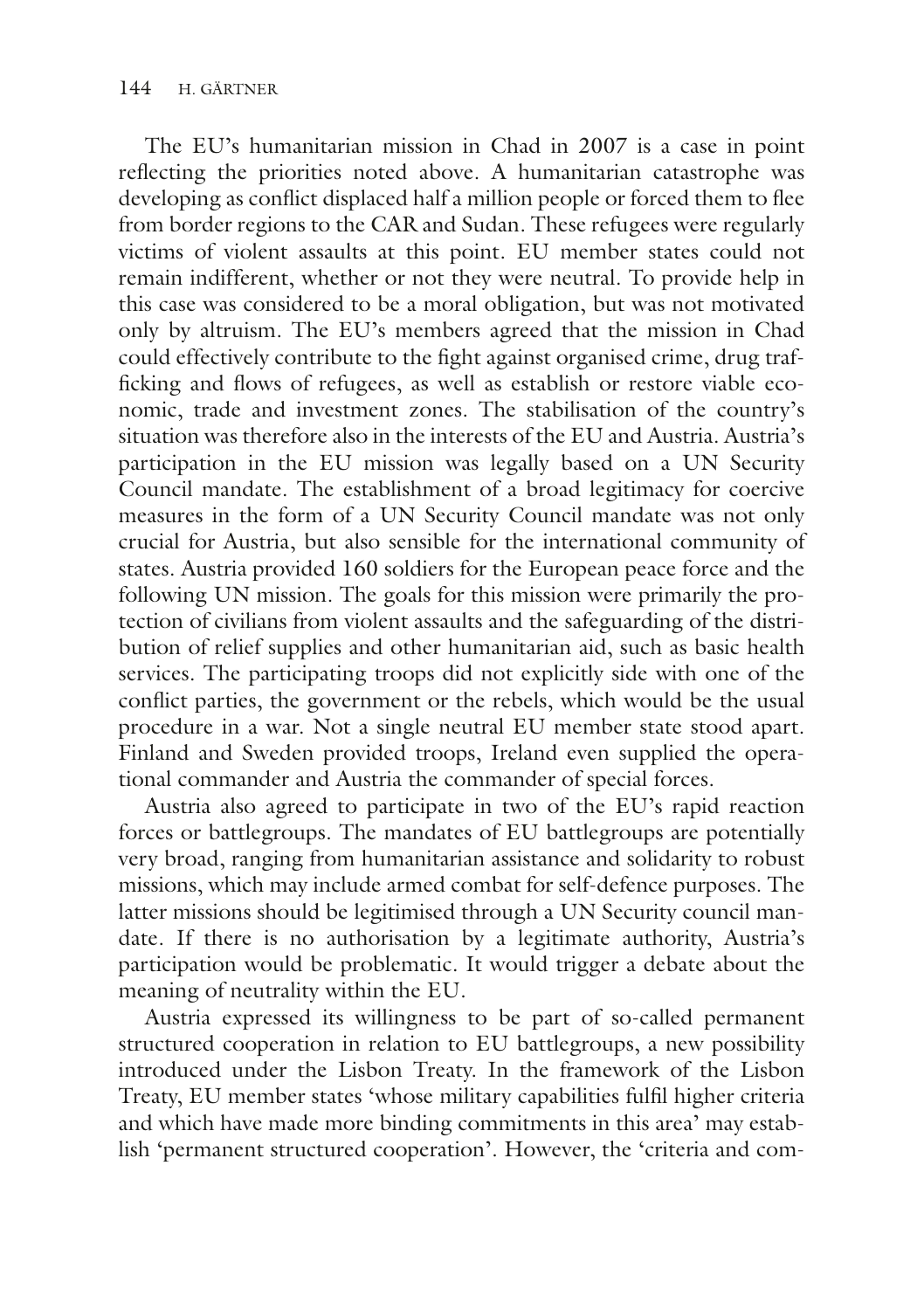mitments on military capabilities' are established by the member states themselves. This means that Austria can make an independent decision on which capabilities it aims to activate in a battlegroup context. For example, there is no obligation to provide troops for high-tech combat missions. Austria's participation in short-term deployments of a battlegroup or operational reserve forces is independent of its permanent commitments. All of the forces deployed by the Austrian armed forces must, in principle, be designed for dual use in, both national and international operations.

Austria would like to see the EU battlegroups embedded in UN-missions. The Charter of the United Nations called for military contingents for Chapter VII tasks under the command of the UN Security Council (Article 43–47), but this commitment has never been implemented due to member states' unwillingness to make forces permanently available. The protocol of the Treaty of Lisbon regarding the permanent structured cooperation especially stresses that the 'United Nations Organisation may request the Union's assistance for the urgent implementation of missions undertaken under Chapters VI and VII of the United Nations Charter'.

During recent decades, with increasing occurrence of large natural disasters, Austria has provided assistance for disaster relief both within and outside Europe. This is consistent with the Lisbon Treaty. Article 3 of the Lisbon Treaty includes a commitment that '(I)n its relations with the wider world, the Union ...shall contribute to peace, security, the sustainable development of the Earth, solidarity and mutual respect among peoples', which may be viewed as a sort of solidarity clause that goes beyond the EU's member states. The refugee crisis in the middle of the 2010s emerged as a particular challenge from the south. Austria's armed forces have been deployed at check-points on the Austrian border to control the refugee flow and to prevent human trafficking and smuggling. Austria would also be prepared to control the external borders of the EU.

The future of the EU does not lie in collective or territorial defence but in crisis management and collective security. The July 2015 EU report, *The European Union in a changing global environment: A more connected, contested and complex world*, leaves collective and territorial defence to NATO and concentrates on crisis management: 'At the same time, as NATO refocuses on territorial defence, CSDP can work with NATO to sharpen its focus on crisis management and hybrid threats' (Council of the European Union [2015](#page-20-12), 13). For Austria, it would be preferable if the EU becomes a collective security actor rather than collective defence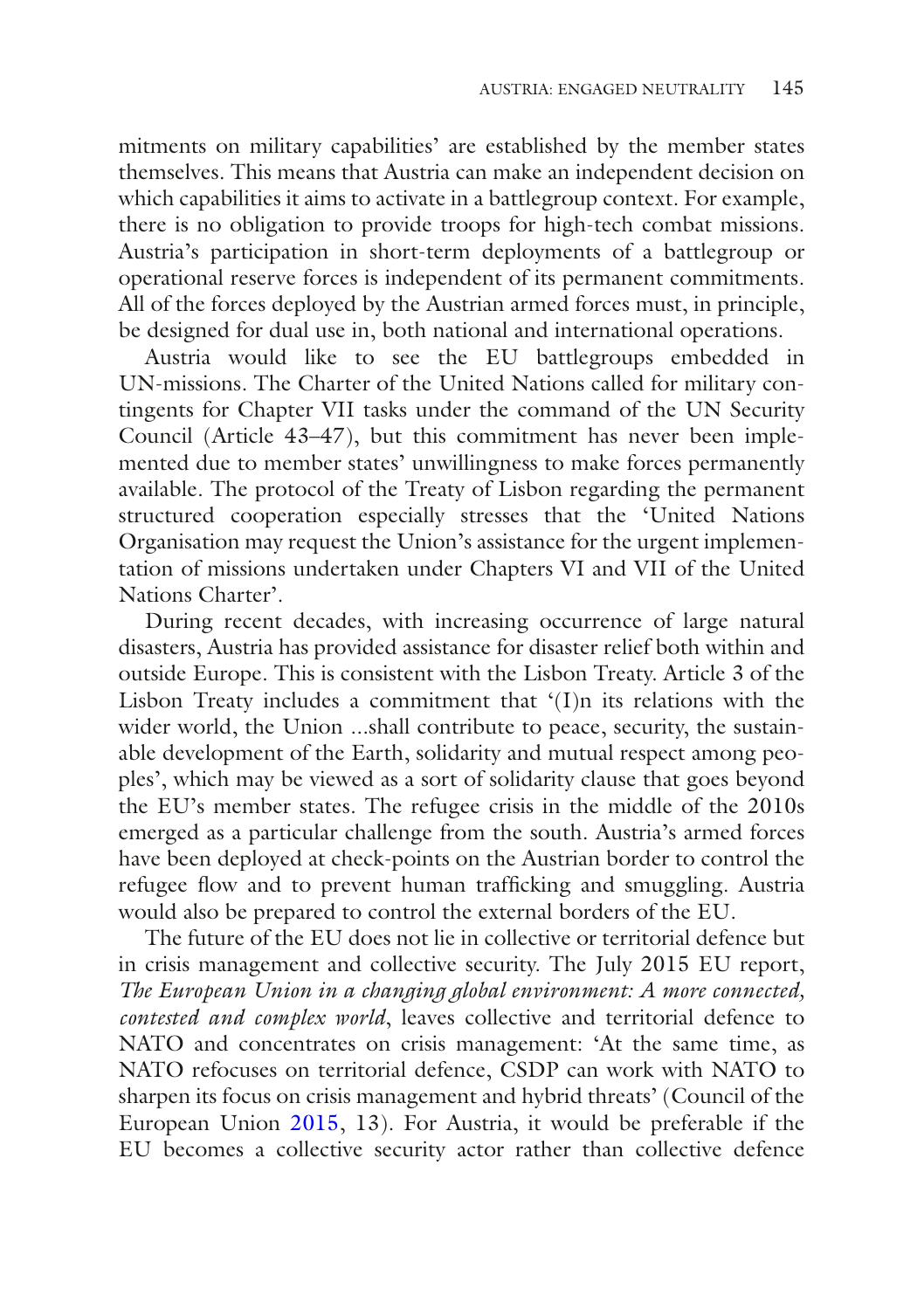organisation (Gärtner [2015](#page-20-13)). This means Austria is more likely to participate in crisis management rather than collective or territorial defence.

## Conclusion: Engaged Neutrality

This chapter has sought to analyse Austria's security policy and the country's interaction with the EU and NATO as security actors. The central argument is that Austria's security policy should be understood as one of engaged neutrality, involving a commitment to non-membership of military alliances, alongside a commitment to a proactive policy of supporting multilateralism, conflict prevention and peacekeeping. Domestically, there is a strong political commitment within Austria to the maintenance of a policy of neutrality, but also to the activist elements of engaged neutrality which have been features of Austrian foreign and security policy for some decades now. Austria's relations with EU foreign, security and defence policy and with NATO can only be understood in this context. Central elements of EU foreign and security policy—in particular, a commitment to a comprehensive concept of security and to crisis management and peacekeeping—sit comfortably with Austria's foreign and security policy tradition and Austria has been an active contributor to EU foreign policy and EU operations. NATO's development of partnerships, of a peacekeeping role and to some extent also of a broader understanding of security provided a context in which Austria sought to engage with the Alliance and contributed to its peacekeeping operations in the Balkans. As NATO has arguably returned to a more militarised approach to security in the 2000s and 2010s, however, the political space for cooperation between Austria and NATO has shrunk—and this trend may continue in future.

The primary task of a security policy is the elimination of the structural causes of potential violent conflicts: violence avoidance through the granting of minority rights, economic and social stability, and prevention of environmental disasters. Concrete instruments for conflict avoidance can be, among other things: preventive diplomacy, early detection and timely action, peaceful conflict settlement, but also economic sanctions, disarmament and military confidence-building. Membership in a military alliance, like NATO, is not necessary for the prevention of violent conflict. Crisis management and conflict prevention can also be conducted within the framework of the EU, NATO partnerships or the OSCE. Austria actively participates in EU crisis management tasks, as provided for by the Lisbon Treaty. As an EU member and a party to the Treaty, Austria is 'a full and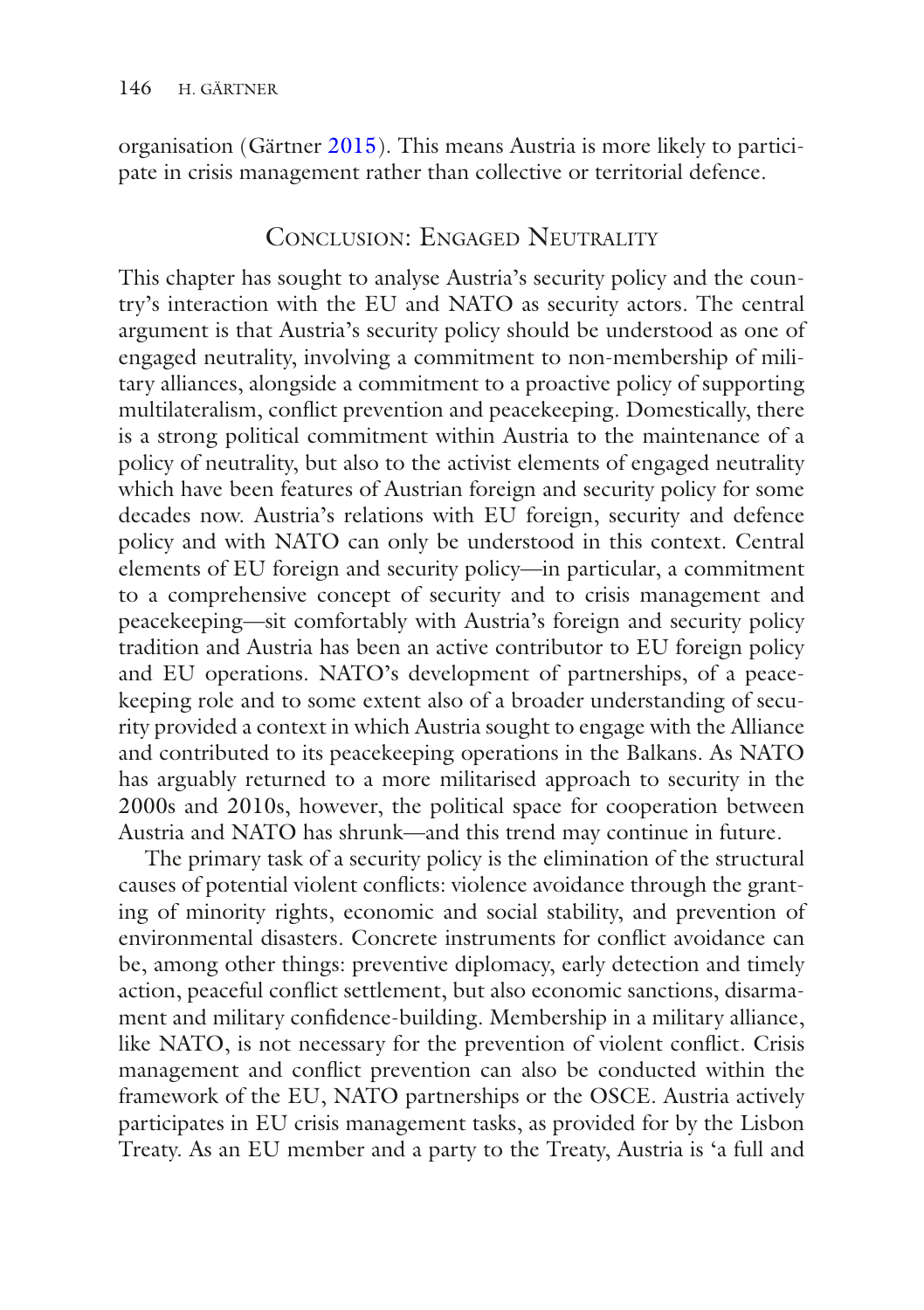equal partner' in the planning and decision-making process of these activities. Neutrality is no obstacle to involvement in EU crisis management operations, whatsoever. Austria closely cooperates with NATO in important areas, such as crisis management, humanitarian operations or peacekeeping. Cooperative security and the concept of partnership offer the possibility of co-decision for every operation in which Austria participates.

In the West Balkans, Austria, for example, is the largest troop contributor to the EU mission in Bosnia and Herzegovina and the largest non-NATO troop contributor to the NATO mission in Kosovo. The amount of money spent on defence does not tell everything about efficiency. In 2015, Austria spent only two and a half billion euros on defence which amounts to 0.8 per cent of gross domestic product (GDP). Defence expenditure will increase by two billion over the next decade, however. Nevertheless, Austria deploys more troops abroad than any other non-NATO state in Europe. Austria's focus on peace and expeditionary missions is part of its broader security strategy. 'Engaged Neutrality' means active participation in the international security policy in general, and in international peace operations in particular.

Diplomacy and conflict prevention are traditionally fields in which neutral states can be active. Neutrality should not be interpreted as 'sitting still' in the passive sense of sitting on the sidelines. This definition would support economic neutrality as well as an equidistance between the blocs, which would be incompatible with membership in the United Nations. Austria's neutrality has always proven its flexibility, rather than orienting itself along very fixed lines. A flexible understanding of neutrality and its adaptability to modern requirements should not be interpreted as a loss of its significance. Similarly, nobody would argue that the Austrian constitution has become irrelevant simply because it has been adapted to different historical circumstances repeatedly since 1929.

It goes without saying that there cannot be neutrality between democracy and dictatorship, between a constitutional state and despotism, between adherence to human rights and their violation. The Austrian neutrality law does not relate to these questions. Neutral states are not allowed to offer other states or alliances the prospect of entering into a war at their side. This does not, however, mean neutrality towards glaring human rights violations, injustice, torture or genocide. Rather, neutrality is defined in specific terms as non-membership in a military alliance, not participating in foreign wars and no deployment of foreign troops on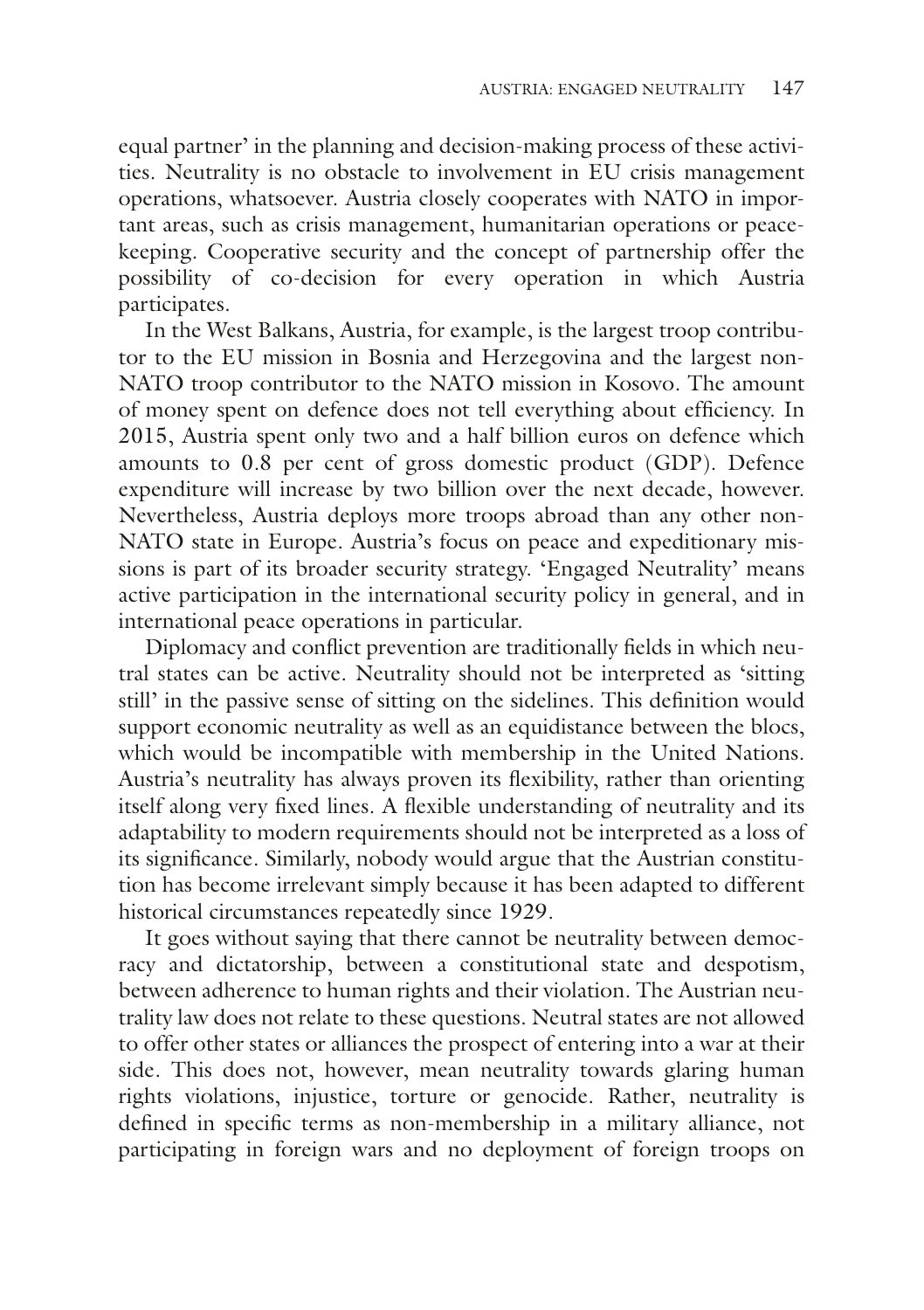Austrian territory. Even during the Cold War, Austria remained firmly grounded in the community of western values.

Nonetheless, Austria's neutrality allows for a crucial advantage in the debate on these values. It releases Austria from geopolitical and alliancerelated considerations. Western democratic constitutional states can sometimes not hold on to their values due to simple pragmatic considerations. Austria, however, does not have any particular global geopolitical interests that would result in the establishment of military bases in or the export of weapons to authoritarian states that neglect human rights and constitutional values. Neither is Austria limited by any alliance obligations in its support for democracy, human rights and constitutional states anywhere. Austria's neutrality does not allow the country to have double standards. However, a reassessment of neutrality is necessary. The old Swiss concept of 'sitting still' should definitely be left behind. False diplomatic caution has to be replaced by a courageous and aggressive advocacy of universal values. There can be no exceptions.

Austrian neutrality cannot mean 'staying out', but rather calls for an intense involvement in international crisis management. Austria does not have global geopolitical interests, nor do any close obligations of alliance restrict the country's involvement in supporting international peace and security. Austria needs to make use of these advantages and possibilities, which result from its engaged neutrality policy. The state of neutrality itself already implies that Austria, from the outset, would not maintain a hostile attitude during conflicts. 'Engaged neutrality' means involvement whenever possible and staying out if necessary; it does not mean staying out when possible and engagement only if necessary.

Multilateralism, willingness to engage in dialogue and global partnership have priority for Austria and the other European neutral states. The use of force must remain the exception. Priority setting is important. There is a significant difference between a policy, which orients itself along the lines of the abovementioned principles, and one that primarily supports military intervention, arms build-up, military alliances or sanctions outside the United Nations.

**Acknowledgements** I want to thank Caroline Skerlan, Alice Czimmermann, Paul Trauttmansdorff, Katharina Hämmerle and Dominik Rastinger for translations and research.